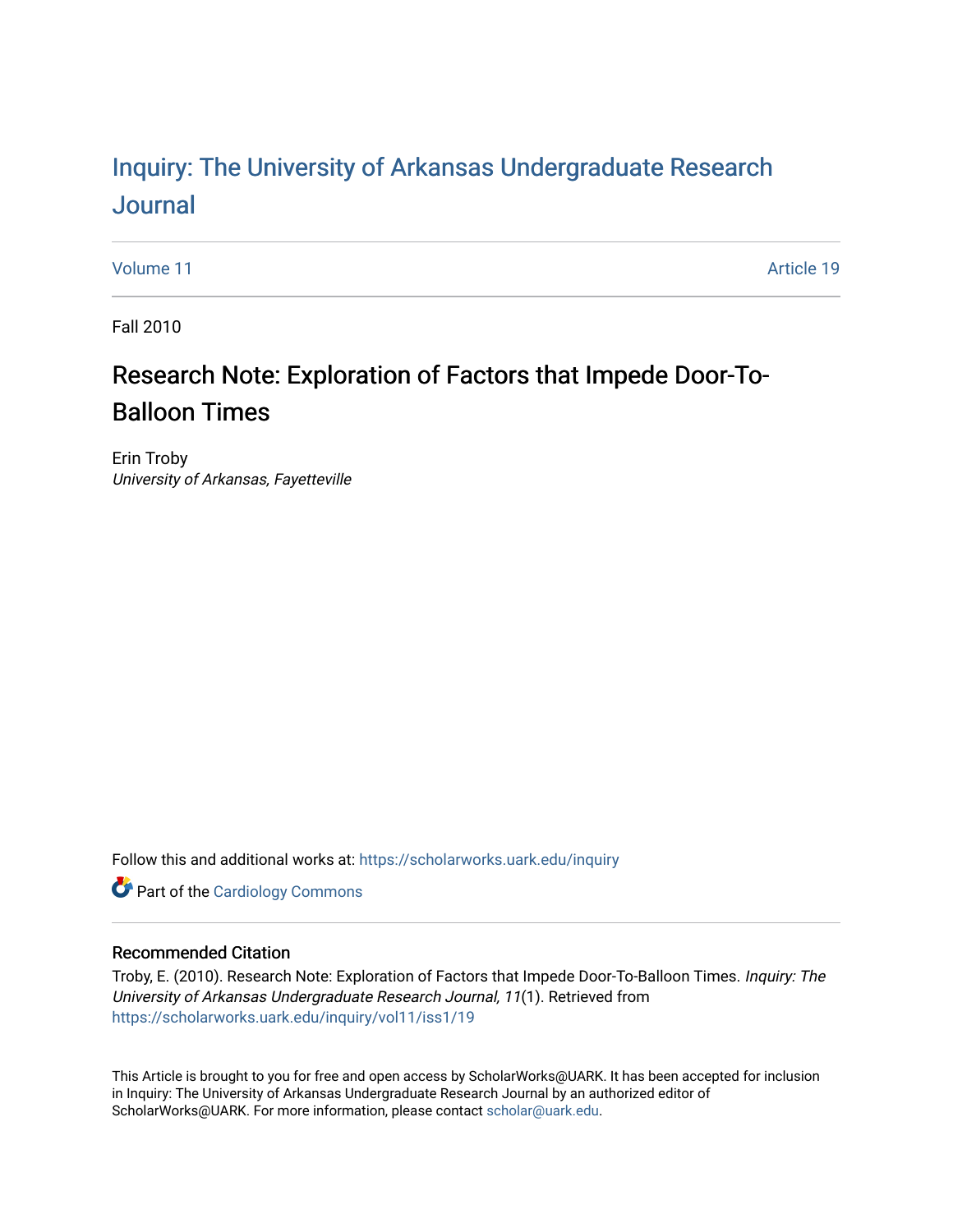## **RESEARCH NOTE:**

# **EXPLORATION OF FACTORS THAT IMPEDE DOOR-TO-BALLOON TIMES**

#### **By Erin Troby**

**Eleanor Mann School of Nursing**

### **Faculty Mentor: Ellen Odell**

#### **Eleanor Mann School of Nursing**

### **Abstract**

*When experiencing an acute myocardial infarction (AMI), more commonly known as a heart attack, patients need rapid treatment in order to open up and reestablish blood flow within the coronary artery. By far, the most common way to do this is an invasive procedure that allows a physician to inflate a tiny balloon into the plaquefilled area of the artery. The American College of Cardiology (ACC) and the American Heart Association (AHA) have established a 90-minute goal for this procedure, which means that, from the time a patient enters the door of the emergency department (ED), the medical team has 90 minutes to assess, diagnose, prepare, and treat the patient with the balloon inflation procedure. The purpose of this study was to determine whether the 90-minute benchmark goal was being met in patients presenting to the emergency room with an AMI in an urban acute care hospital in Northwest Arkansas. If the time was not met, factors that influenced the delay were explored. A retrospective chart review was conducted on patients (N =70) admitted to the ED with an AMI and subsequently taken to the cardiac catheterization lab for balloon inflation between March 1, 2008 and March 31, 2009. Only 70% of the hospital's patients met the benchmark goal. Specific time intervals were studied to determine where delays were occurring, and demographic factors were examined to explore differences between groups meeting and not meeting the benchmark. Recommendations for additional research and changes in hospital procedures were made.*

#### **Introduction**

Thirteen million Americans suffer from coronary artery disease, and 19% of the United States workforce is permanently disabled by the disease (Lamia, 2007). Approximately 865,000 people experience an ST-elevation myocardial infarction (STEMI) each year caused by a completely blocked artery (AHA, 2008; Lamia, 2007; Larson et al., 2007). This is a heart attack that is diagnosed by an area of elevation of more than 1 mm in the ST segment in two or more leads on the rhythm strip of an electrocardiograph (ECG). The most effective treatment for this type of myocardial infarction (MI) is a percutaneous coronary intervention (PCI) using a balloon to open the narrowed blood vessel and/or insertion of a metal device, called a stent, to keep the artery open (AHA, 2006; Pinto et al., 2006).

To improve mortality and morbidity, the American College of Cardiology (ACC) and the American Heart Association (AHA) have set a goal to reduce door-to-balloon (DTB) times from 120 minutes to 90 minutes or less (Lamia, 2007; McNamara et al., 2006; Pinto et al., 2006; Ting et al., 2008). The decrease in this time interval preserves the heart muscle, reduces the infarct size, saves lives, and lowers the number of people disabled by heart disease (Lamia, 2007; Ting et al., 2008). For every 30-minute increase in time, there

is a 10% increase in the risk of in-hospital death (Pinto et al., 2006). Thus, the 90-minute door-to-balloon (DTB) time is now the gold standard of care for health care facilities. Additionally, failure to reach the 90-minute DTB time goal in 88% of patients may affect an individual hospital's accreditation and Medicare reimbursement (Lamia, 2007). When the 90-minute DTB goal has been achieved, hospitals have experienced a decrease in hospital stay by two days and hospital costs by \$10,000 per admission (AHA, 2008). Nationally, between 33 to 40% of patients actually receive treatment within 90 minutes (AHA, 2008; Bradley et al., 2006; Rosamond, Flegal, & Friday, 2007).

Several events must occur in order to have a patient admitted through the emergency department to the cardiac catheterization laboratory in an expedient manner. Many hospitals have developed protocols to help guide this process and to reduce times and delays after identifying factors that impeded the ability to reach the 90-minute benchmark. These include (a) having a set protocol for chest pain patients, (b) having the ECG done within 10 minutes of arrival, (c) having the emergency physician initiate the order to move the patient to the cardiac catheterization laboratory, (d) having a single-call activation paging system, (e) having a cardiologist on site 24 hours a day, (f) setting a 20-minute time limit for cardiac catheterization laboratory staff to arrive, and (e) reviewing times and delays monthly with all staff involved in the appropriate departments (Bradley et al., 2008; Cadet, 2008; Lamia, 2007; Ting et al., 2008). Some hospitals are working to have emergency medical teams transmit the ECG to the hospital while still at the scene or en route, allowing activation of cardiac catheterization laboratory personnel before the patient arrives in the emergency department (Bradley et al., 2008; Lamia, 2007; Ting et al., 2008; UAMS, 2006). Another strategy is to have a cardiac/AMI box or cart put together with all the supplies, medications, and protocols that are needed to save time and expedite the procedures (Lamia, 2007; Bradley et al., 2006, 2008). Additional research is needed to identify opportunities for continued improvement (AHA, 2008; Bradley et al., 2006; Rosamond et al., 2007).

One urban hospital in Northwest Arkansas has already implemented several of these standards and benchmark interventions. The current study was conducted at this hospital. The purposes of this study were (1) to determine if care of patients diagnosed with an STsegment elevation myocardial infarction met the national standard of receiving cardiac catheterization with balloon inflation within 90 minutes of arrival in the emergency department; and (2) to explore factors that impede reaching that goal. Specific research questions were the following:

Research Question #1: What proportion of patients admitted to the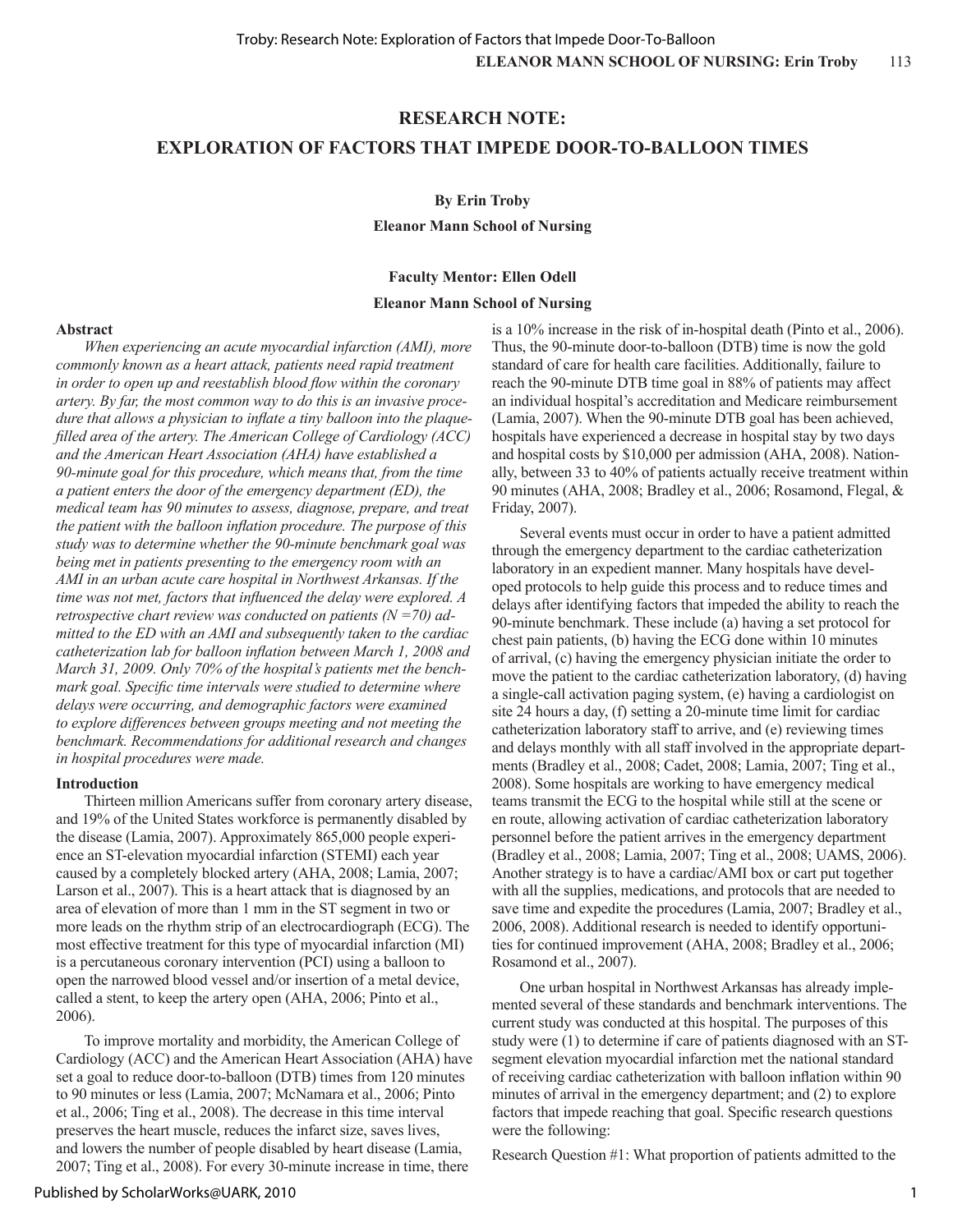114 inquiry Volume 11 2010

emergency department with an ST elevation receive balloon inflation in the cardiac catheterization laboratory within 90 minutes?

- Research Question #2: What factors differentiate the patient group meeting benchmark standards from the group not meeting standards?
- Research Question #3: If there are delays in meeting the 90-minute benchmark, where do they occur?

#### **Methodology**

#### *Study Hospital and Protocol*

The study was performed at an urban acute care hospital in Northwest Arkansas. The hospital is licensed for 235 total beds, with 40 emergency department beds. The facility services approximately 50,000 patients annually and is rated as a level III trauma facility. The protocol used in this hospital is comparable to the national standards and recommendations for patients meeting the ST-segment myocardial infarction criteria. Upon admission to the emergency department, a STAT (immediate) 12-lead ECG along with a portable chest x-ray is to be completed in less than 10 minutes of arrival. When an ST-segment elevation is noted on the ECG, the cardiologist and cardiac catheterization laboratory team are notified through a paging system, and other simultaneous interventions are initiated. The following medications are administered: Aspirin, Plavix, Nitroglycerin, Metoprolol, Ondansetron, and Heparin. Additionally, blood is drawn for a complete blood count (CBC), electrolyte panel, brain natriuretic peptide (BNP), magnesium, troponin, protime (PT), partial thromboplastin time (PTT), and an international normalized ratio (INR). Nurses apply oxygen to the patient, initiate two intravenous lines, prepare the groin for the procedure by shaving the area, and ensure that operative consent forms are signed.

#### *Sample*

A probabilistic sample of certainty was used for this study. The records of all patients meeting criteria (presenting with chest pain and being transported directly from the ED to the CCL) from March 1, 2008 through March 31, 2009 were included in the study ( $N =$ 70). Patients excluded from the study were those that went to the CCL but were taken to the cardiovascular operating room in lieu of receiving balloon angioplasty due to the severity of their blockages. Another case was also eliminated because the subject experienced an ST-elevation myocardial infarction (STEMI) hours after admission to the emergency department with no complaints of chest pain or other traditional signs and symptoms upon initial presentation.

#### *Design*

The study used a retrospective chart review and a secondary data source. The secondary data source, accessed by the ED's Clinical Nurse Specialist, was the list of patients meeting the sample criteria as described above. After initial descriptive statistics were collected on the entire sample, the data were broken into two groups according to whether or not subjects met the 90-minute benchmark, and further statistical analyses were conducted to determine factors that differentiated the two groups and time segments that were significantly delayed in the group not meeting the benchmark (when compared to the benchmark group). The study protocol was approved by the Institutional Review Boards (IRB) of the University of Arkansas and the study hospital. Patient confidentiality was maintained at all times.

#### *Variables and Analysis*

The dependent variable used to classify patient groups was either "yes" (met the 90-minute goal) or "no" (did not meet the 90-minute goal). The time variables included the following intervals: (a) the patient's arrival to the emergency department to the performance time of the ECG, (b) the ECG time to when the cardiologist was paged, (c) the total time the patient spent in the ED, (d) the time the patient arrived in the CCL to the case start time, (e) the case start time to the actual balloon inflation, and (f) the total door-toballoon time. Additional variables were gender, age, number of days spent in hospital (known as length of stay or LOS), and disposition after discharge (home, deceased, transferred to another facility, or left against medical advice). Finally, common risk factors and comorbidities associated with coronary artery disease, as identified by the AHA, were evaluated and identified for each patient. These included previous coronary artery disease, hypertension, tobacco use, dyslipidemia, family history, stroke, peripheral vascular disease, diabetes mellitus, cancer, arrhythmias, obesity, stress/anxiety/ depression, presence of a coagulopathy, and renal failure.

Gender, age, length of hospital stay, number of co-morbidities, and disposition were compared between the two groups to determine whether any of these factors contributed to meeting or not meeting the goal. Differences between the two groups were then analyzed for each of the five time intervals using analysis of variance (ANOVA). The significance level for all analyses was established as  $p < 0.05$ .

#### **Results**

The sample of 70 patients treated with either a balloon angioplasty or a stent after an acute myocardial infarction was 67% male and 33% female. There was a wide range of ages, from 37 to 89 years; six subjects were between the ages of 18 and 39 years, 47 were between 40 and 64 years, and the remaining 17 were 65 years and older. Length of hospital stay (LOS) ranged from one to 14 days, with a mean of 3.34 days. Number of comorbidities ranged from zero to five, with a mean of 3.32.

Seventy percent  $(N = 49)$  of the patients met the benchmark 90-minute standard; the remaining  $30\%$  (N = 21) exceeded the 90-minute time frame. Distributions of gender and age clusters within each group are shown in Table 1, along with means, standard deviations, and ranges for LOS and comorbidities.

**Table 1.** Factors contributing to group differences.

| <b>Factor</b>                   | Met Goal ( $N = 49$ ) | Did not meet goal $(N = 21)$ | <b>Group differences</b><br>$X^2$ =1.36, df=1, p=.244 |  |
|---------------------------------|-----------------------|------------------------------|-------------------------------------------------------|--|
| Gender (N, %)                   |                       |                              |                                                       |  |
| Male                            | 35 (71%)              | 12(57%)                      |                                                       |  |
| Female                          | 14 (29%)              | 9(43%)                       |                                                       |  |
| Age (mean, SD)                  | 57.4 (11.8)           | 56.1 (11.6)                  | $t = 0.401$ , df=68, p=.689                           |  |
| Age Range (N, %)                |                       |                              | $\overline{X^2}$ = 036, df=2, p=.982                  |  |
| 18-39                           | 4(8%)                 | 2(9%)                        |                                                       |  |
| $40 - 64$                       | 33 (67%)              | 14(67%)                      |                                                       |  |
| $65+$                           | 12(25%)               | 5(24%)                       |                                                       |  |
| Comorbid/risk factors<br>(mean) | 2.2                   | 2.4                          | $t = -0.538$ , df=68, p=.592                          |  |
| $LOS$ (mean)                    | 3.55                  | 2.8                          | $t=1.240$ , df=68,<br>$p = 219$                       |  |

T-tests for independent samples were used to determine whether or not the two groups differed in age, length of stay, and comorbidities. There were no significant differences between the two groups. Chi square analyses were used to determine whether the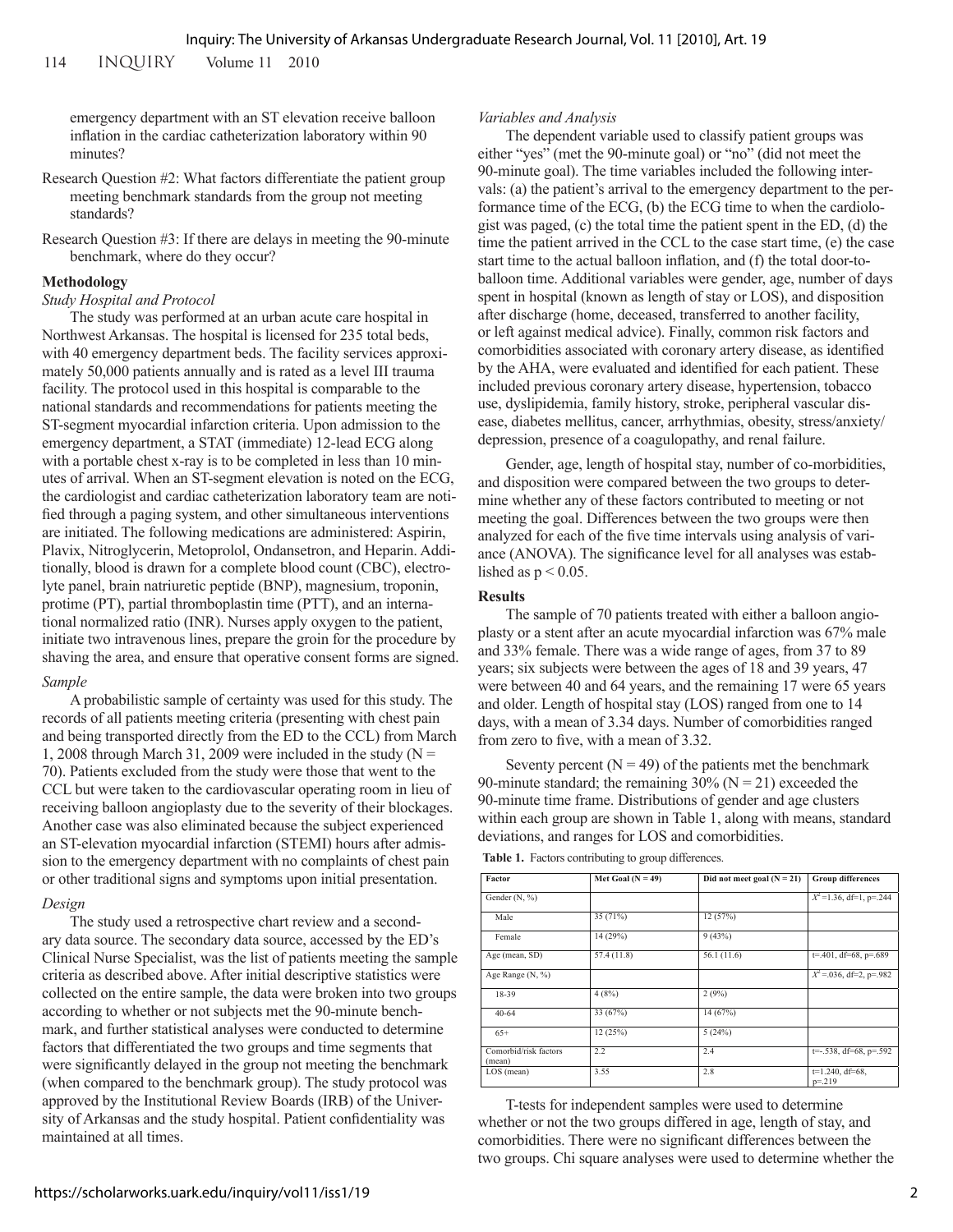distribution of the two groups differed with respect to age group and gender. Again, there were no significant differences in group composition. Disposition of subjects upon discharge was not compared between groups since only four patients were not discharged to the home (two within each group). Statistical outcomes are summarized in Table 2.

The five segmented time intervals were compared using oneway ANOVA. For the group not meeting the 90-minute benchmark, all time intervals were significantly longer than those for the benchmark group (see Table 2). The average time for balloon inflation for patients reaching the goal was  $68.2$  (SD = 16.6) minutes, with a range of 32 to 90 minutes. On average, therefore, this group fell comfortably within the benchmark timeframe. In contrast, for patients not meeting the benchmark, the average time was more than one hour longer,  $151.8$  (SD = 58.8) minutes, and ranged from 91 to 279 minutes.

**Table 2.** Analysis of variance comparisons of time intervals from door to balloon for patients meeting benchmark and those not meeting benchmark.

| <b>Time Interval</b>  | <b>Met Benchmark</b> |      | <b>Did Not Meet Benchmark</b> |      | F       |         |
|-----------------------|----------------------|------|-------------------------------|------|---------|---------|
|                       | Mean                 | SD.  | Mean                          | SD.  | (df)    | p value |
| Door to ECG time      | 3.5                  | 5.0  | 11.6                          | 21.6 | 6.22    | .015    |
|                       |                      |      |                               |      | (1, 68) |         |
| <b>ECG</b> to Doctor  | 15.3                 | 13.1 | 52.7                          | 44.3 | 29 48   | .000    |
| Paged                 |                      |      |                               |      | (1, 68) |         |
| Total ED Time (goal   | 40.1                 | 14.7 | 109.1                         | 57.3 | 62.48   | .000    |
| < 45                  |                      |      |                               |      | (1, 68) |         |
| To CCL to Case        | 52.4                 | 16.3 | 122.9                         | 57.5 | 62.59   | .000    |
| Start                 |                      |      |                               |      | (1, 67) |         |
| Case Start to Balloon | 15.8                 | 8.7  | 28.5                          | 14.2 | 20.70   | .000    |
| Inflation             |                      |      |                               |      | (1, 67) |         |
| Total Door-to-        | 68.2                 | 16.6 | 151.8                         | 58.8 | 84.79   | 000     |
| <b>Balloon Time</b>   |                      |      |                               |      | (1, 68) |         |

#### **Discussion**

This study was designed to determine whether door-to-balloon times met national standards in an urban hospital in Northwest Arkansas and, if they did not, to identify areas needing improvement in order to improve patient outcomes. While the mean times from door-to-balloon for the benchmark group were well within the 90-minute target, the group failing to meet benchmark standards was significantly slower in every time interval in the process. Thus, improvement in treatment time is needed for all time intervals studied in order to attain compliance with the standard and achieve accreditation.

The study facility had 70% of their patients meeting the benchmark--better than the national average of 57% (Rathore, Curtis, Chen, Wang, Nallamothu, Epstein, & Krumholz, 2009). However, it is important to recall that the standard for accreditation is 88% of patients presenting with AMI meeting the 90-minute benchmark (Lamia, 2007). Explanations for the low national average include the disproportionately large number of patients presenting to hospitals that are not equipped with a CCL and thus are unable to perform PCI, which requires the patient to be transferred to another facility. However, this is not the case in the study hospital. Improvement in reaching the standard is still needed.

The fact that demographic variables did not distinguish the two groups in this study was somewhat surprising. For example, it would be expected that patients who are sicker (more comorbid diseases) would have a poorer outcome. It is also logical to believe that those patients with significant risk or history of cardiovascular disease would have more complications and an increased LOS and mortality rate. This was not found to be true. Another surprising finding was the factor of age. The elderly population in general does not present with the typical signs and symptoms of chest pain,

making it easier to "miss" the diagnosis. Signs and symptoms can be masked by other processes of normal aging or a dulled pain sensation. Despite these facts, age was not a significant factor in determining whether a patient was able to achieve the 90-minute benchmark. With respect to gender, there were again no significant differences between the groups. Although not part of the primary analysis in this study, it was noted that females took longer to arrive in to the cardiac catheterization laboratory (CCL), but once there, they were treated with the balloon inflation more quickly than men were. This finding is certainly worthy of further study.

Inconsistent with previous research, the average length of stay in this study hospital was actually longer by 0.75 days in the group of patients that did receive PCI within 90 minutes. Two patients who met the 90-minute benchmark had LOS of 13 and 14 days. Although they were quickly treated with a PCI, they later developed complications requiring surgery, which could have played a role in the non-significant findings of this study. Even though long-term outcomes were not measured, the delay in PCI did not influence the LOS in this study, as might have been expected.

## **Recommendations and Future Implications**

The American College of Cardiology has recently been discussing the additional benefits of reducing the benchmark even further to a 60 minute-or-less time frame. The time would still be a total of 90 minutes but would include a 30-minute allowance for emergency response teams in the field, giving only 60 minutes to the hospitals' portion of the process. In the current study, data showed only 22.5% of the patients would have reached the 60-minute goal, which establishes an even greater need for an increased speed of delivery of care for this facility should the standard change in the near future.

Several of the national suggestions for improvement have already been implemented in this facility. However, throughout the year of this study, two recurring delays were observed that might have influenced the facility's treatment of the patients experiencing AMI. First, there seemed to be a delay or hesitation between reading the ECG and the decision to call in the CCL personnel. Some ED physicians, despite seeing ECG changes indicating AMI, did not activate the paging system for the CCL personnel. Instead, they preferred to allow the cardiologist to read the ECG and determine whether or not to call in the CCL personnel. Second, in the CCL at the start of the case, there was a delay in actual balloon inflation time. When this delay was discussed with the cardiologists and CCL personnel, it became apparent that some cardiologists were performing a diagnostic cardiac catheterization prior to balloon inflation, whereas other cardiologists were proceeding directly to balloon inflation as soon as possible. These are now two areas being further monitored by the ED Clinical Nurse Specialist.

Suggestions for future studies include further detailed analyses of the charts of those patients who did not meet the benchmark, exploring for commonalities. A real-time prospective study in which persons presenting with AMI were actually followed through the system would also be valuable. Factors to consider in future research include time of day, day of the week, staff number and mix available, physician on duty, and CCL availability. It would be crucial to include the testing of different methods used to speed up the process after identifying specifically where a problem lies.

Since the research questions in this study were restricted to one specific hospital, the results can only be generalized to that facil